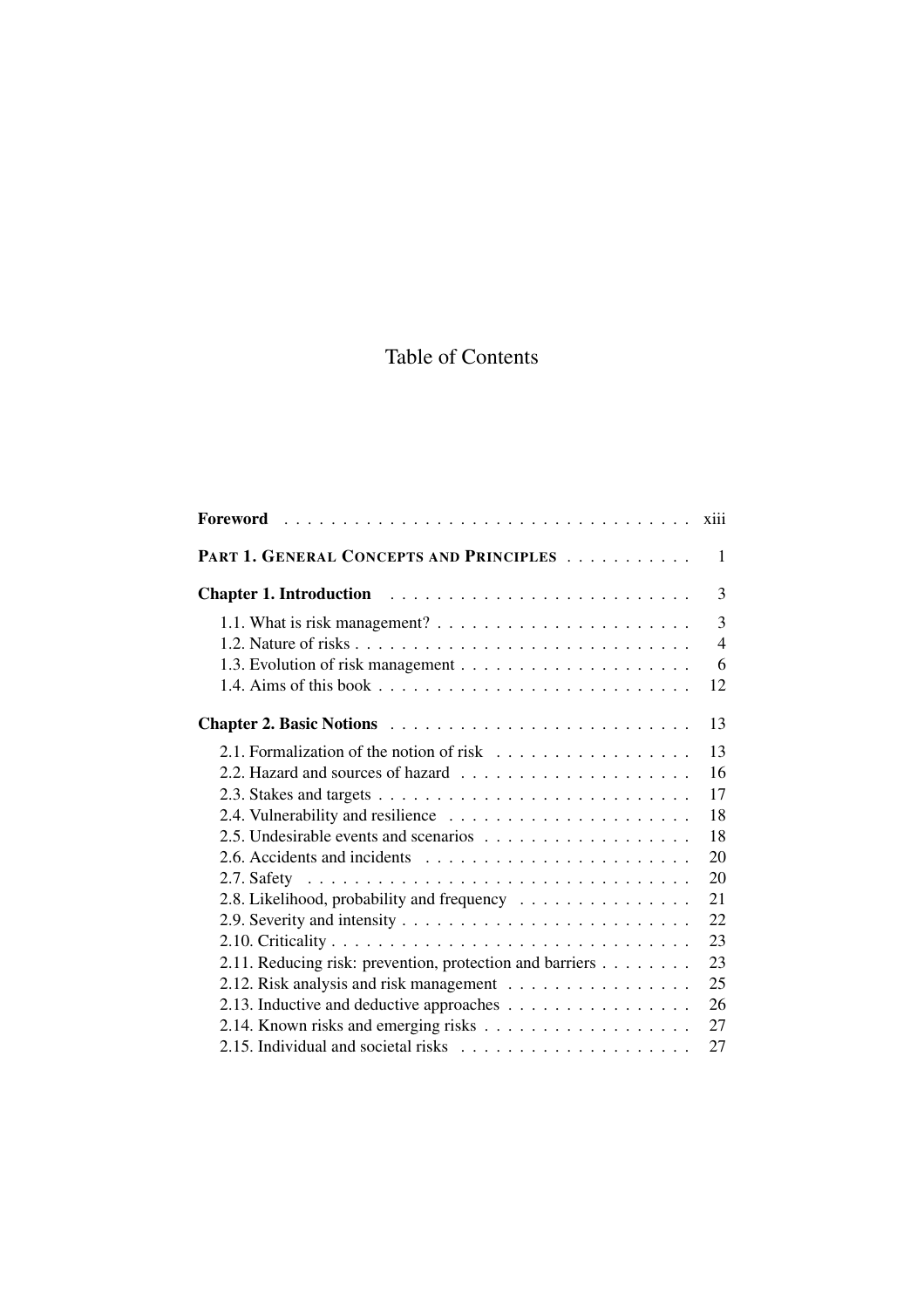vi Risk Analysis

| 2.16. Acceptable risk $\ldots \ldots \ldots \ldots \ldots \ldots \ldots \ldots$           | 28 |
|-------------------------------------------------------------------------------------------|----|
| 2.17. The ALARP and ALARA principles                                                      | 29 |
|                                                                                           | 31 |
|                                                                                           | 33 |
| Chapter 3. Principles of Risk Analysis Methods                                            |    |
|                                                                                           | 33 |
| 3.2. Categories of targets and damages                                                    | 35 |
| 3.3. Classification of sources and undesirable events                                     | 36 |
|                                                                                           | 36 |
|                                                                                           | 38 |
|                                                                                           | 39 |
|                                                                                           | 40 |
|                                                                                           | 41 |
| 3.4.2. Failures in software and information systems                                       | 44 |
| 3.4.3. Failures linked to fluids and products                                             | 45 |
| 3.5. Causes linked to the natural or manmade environment                                  | 46 |
|                                                                                           | 46 |
| 3.6.1. Reason's analysis of the human factor                                              | 48 |
| 3.6.2. Tripod classification of organizational failures                                   | 51 |
|                                                                                           |    |
| Chapter 4. The Risk Management Process (ISO31000)                                         | 53 |
|                                                                                           | 53 |
|                                                                                           | 55 |
|                                                                                           | 55 |
| 4.2.2. The organizational framework                                                       |    |
| 4.3. Implementation: the risk management process                                          | 56 |
|                                                                                           | 61 |
| 4.3.1. Establishing the context $\ldots \ldots \ldots \ldots \ldots \ldots$               | 61 |
|                                                                                           | 65 |
|                                                                                           | 66 |
| 4.3.4. Communication and consultation                                                     | 67 |
|                                                                                           | 68 |
|                                                                                           | 68 |
| PART 2. KNOWLEDGE REPRESENTATION                                                          | 71 |
|                                                                                           | 73 |
| 5.1. Introduction $\ldots \ldots \ldots \ldots \ldots \ldots \ldots \ldots \ldots \ldots$ | 73 |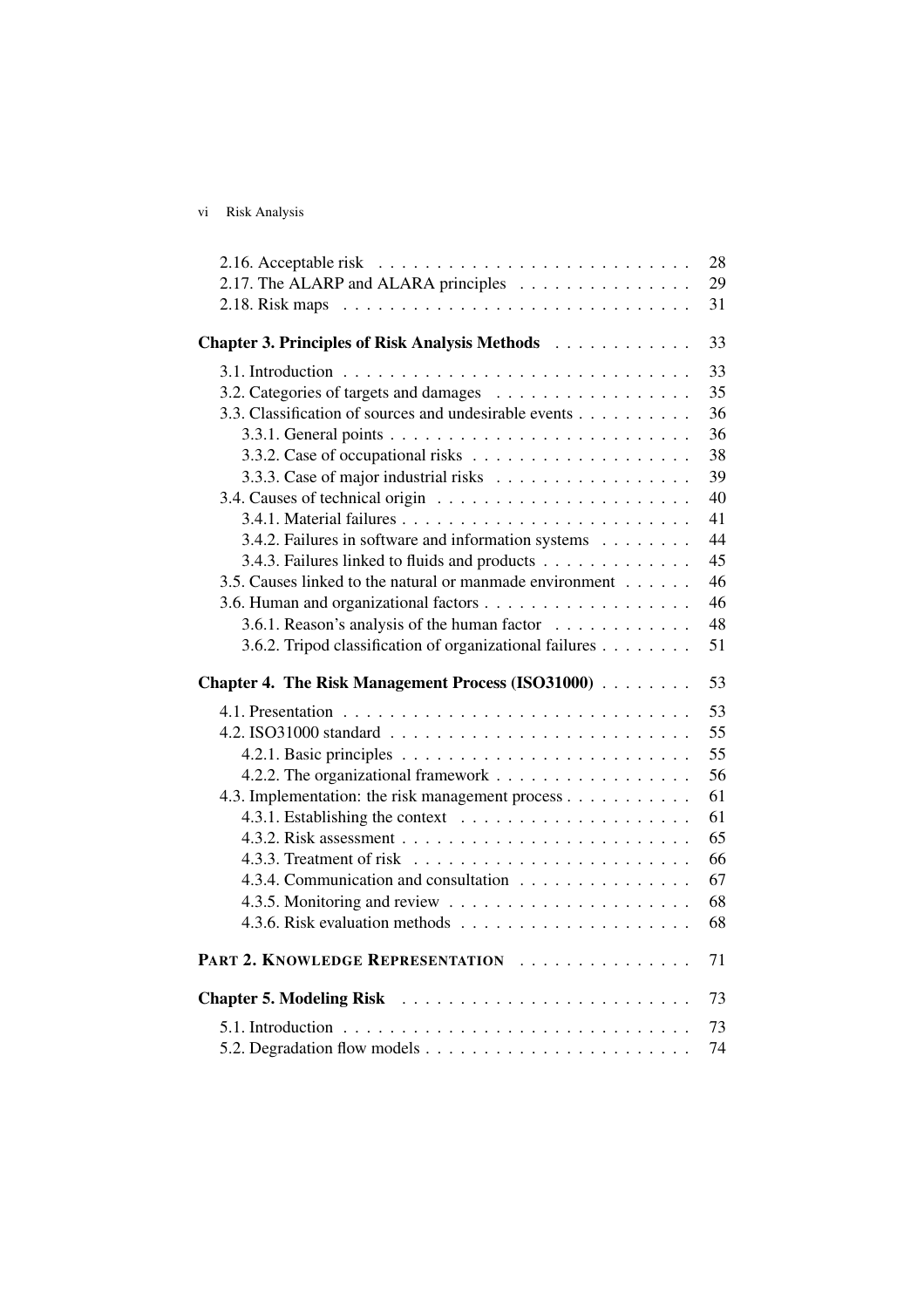|                                                                               | 74  |
|-------------------------------------------------------------------------------|-----|
|                                                                               | 75  |
| 5.2.3. From source-target to causal modeling                                  | 77  |
| 5.3. Causal modeling                                                          | 77  |
| 5.3.1. Fishbone cause–effect diagram                                          | 78  |
| 5.3.2. Causal trees $\ldots \ldots \ldots \ldots \ldots \ldots \ldots \ldots$ | 79  |
|                                                                               | 80  |
|                                                                               | 82  |
|                                                                               | 83  |
|                                                                               | 84  |
|                                                                               | 84  |
|                                                                               | 87  |
|                                                                               | 87  |
| 5.4.2. Dynamic fault tree $\ldots \ldots \ldots \ldots \ldots \ldots \ldots$  | 89  |
|                                                                               | 90  |
|                                                                               |     |
| Chapter 6. Measuring the Importance of a Risk                                 | 93  |
|                                                                               | 93  |
|                                                                               | 96  |
|                                                                               | 96  |
|                                                                               | 97  |
|                                                                               | 100 |
| 6.2.4. Determining likelihood values                                          | 101 |
|                                                                               | 102 |
|                                                                               | 102 |
|                                                                               | 104 |
|                                                                               | 104 |
|                                                                               | 107 |
|                                                                               | 109 |
|                                                                               | 109 |
|                                                                               | 110 |
| 6.4.3. Acceptability of a risk $\ldots \ldots \ldots \ldots \ldots \ldots$    | 112 |
| 6.5. Application to the case of occupational risks                            | 113 |
|                                                                               | 113 |
|                                                                               | 116 |
|                                                                               | 116 |
| 6.6. Application to the case of industrial risks                              | 118 |
|                                                                               | 118 |
|                                                                               |     |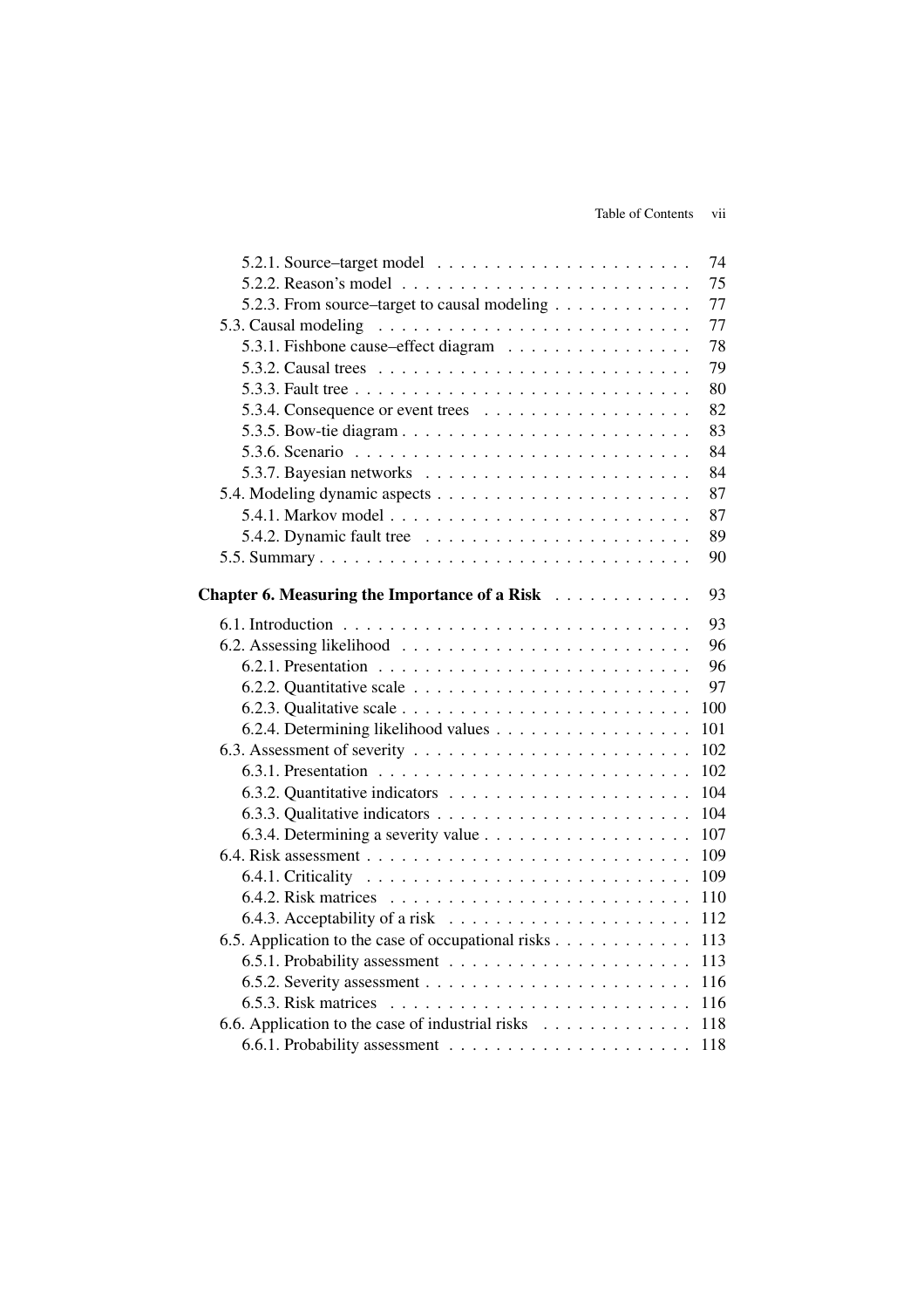## viii Risk Analysis

|                                                                               | 118 |
|-------------------------------------------------------------------------------|-----|
|                                                                               | 120 |
| Chapter 7. Modeling of Systems for Risk Analysis                              | 123 |
|                                                                               | 123 |
| 7.1.1. Why model a system? $\ldots \ldots \ldots \ldots \ldots \ldots$        | 123 |
| 7.1.2. The modeling process $\dots \dots \dots \dots \dots \dots \dots \dots$ | 124 |
|                                                                               | 126 |
|                                                                               | 126 |
|                                                                               | 128 |
|                                                                               | 128 |
|                                                                               | 129 |
| 7.3.2. IDEF0 (SADT) representation                                            | 131 |
|                                                                               | 131 |
|                                                                               | 134 |
|                                                                               | 137 |
|                                                                               | 140 |
| 7.7.1. Hierarchical task analysis (HTA)                                       | 141 |
| 7.7.2. Modeling using a decision/action flow diagram                          | 144 |
|                                                                               | 144 |
|                                                                               | 145 |
| 7.9. Relationship between the system model and the risk model                 | 146 |
|                                                                               | 151 |
| Chapter 8. Preliminary Hazard Analysis                                        | 153 |
|                                                                               | 153 |
|                                                                               | 155 |
| 8.2.1. Definition of context, information gathering and                       |     |
| representation of the installation                                            | 156 |
| 8.2.2. Identification of hazards and undesirable events                       | 158 |
| 8.2.3. Analysis of hazardous situations, consequences and                     |     |
|                                                                               | 159 |
| 8.2.4. Assessment of severity and frequency or likelihood                     | 163 |
|                                                                               | 163 |
|                                                                               | 164 |
|                                                                               | 165 |
|                                                                               | 166 |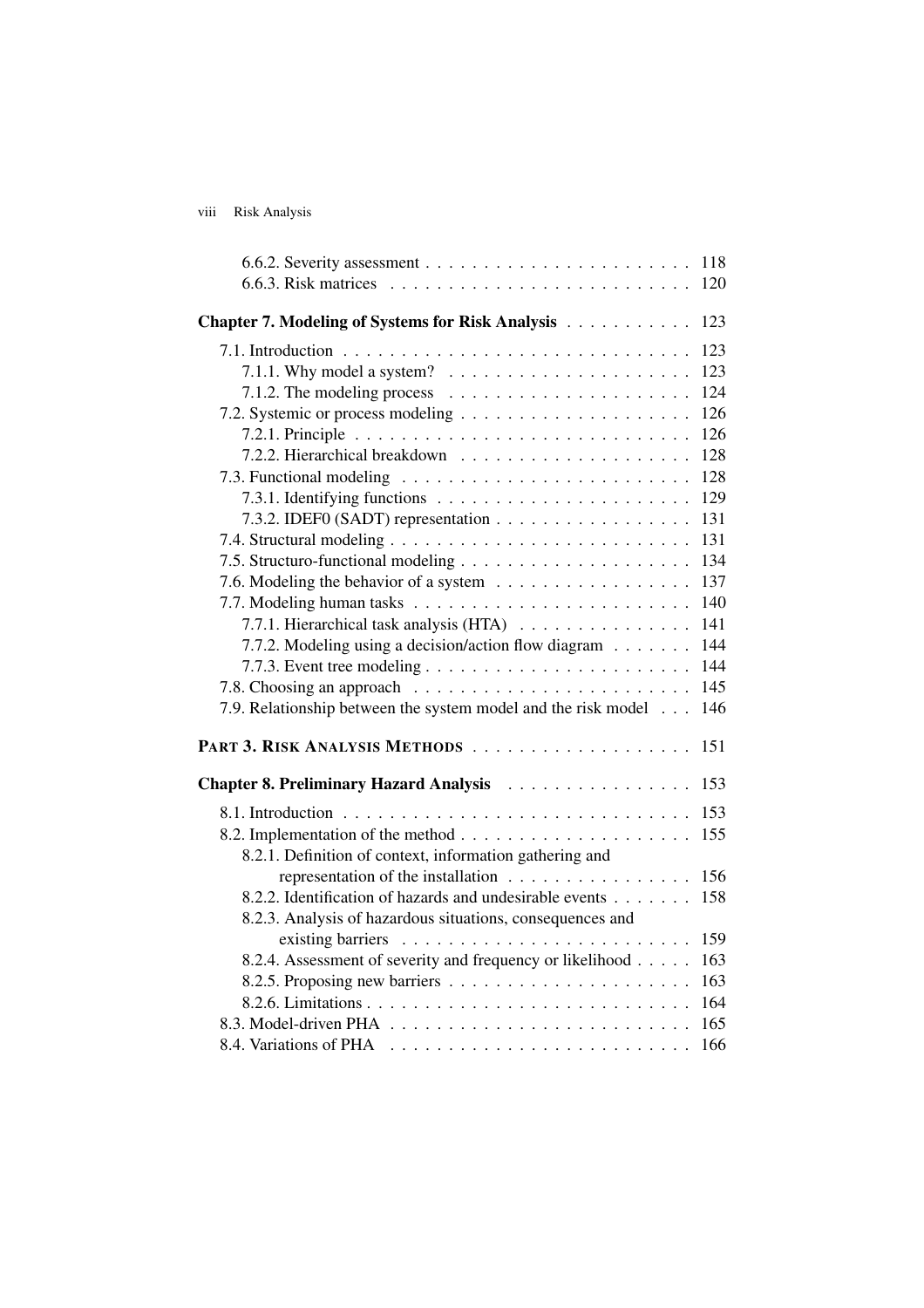| 8.4.1. Different forms of results tables                                                     | 166 |
|----------------------------------------------------------------------------------------------|-----|
| 8.4.2. PHA in the chemical industry $\dots \dots \dots \dots \dots \dots$                    | 167 |
|                                                                                              | 169 |
|                                                                                              | 169 |
|                                                                                              | 171 |
|                                                                                              | 172 |
|                                                                                              | 173 |
|                                                                                              | 175 |
| Chapter 9. Failure Mode and Effects Analysis                                                 | 179 |
|                                                                                              | 179 |
| 9.2. Key concepts $\ldots \ldots \ldots \ldots \ldots \ldots \ldots \ldots \ldots \ldots$    | 181 |
|                                                                                              | 181 |
|                                                                                              | 181 |
| 9.2.3. The effects of a failure $\dots \dots \dots \dots \dots \dots \dots \dots$            | 183 |
| 9.2.4. Frequency or probability of a failure                                                 | 184 |
| 9.2.5. The severity of a failure $\ldots \ldots \ldots \ldots \ldots \ldots$                 | 185 |
|                                                                                              | 185 |
| 9.2.7. Criticality of a failure and RPN                                                      | 186 |
|                                                                                              | 187 |
|                                                                                              | 189 |
| 9.3.2. System modeling $\ldots \ldots \ldots \ldots \ldots \ldots \ldots \ldots$             | 189 |
| 9.3.3. Application of the analysis procedure                                                 | 190 |
| 9.3.4. Review of the analysis and the measures to be taken                                   | 195 |
|                                                                                              | 195 |
|                                                                                              | 197 |
|                                                                                              | 197 |
| 9.5.2. Other difficulties $\ldots \ldots \ldots \ldots \ldots \ldots \ldots$                 | 197 |
| 9.6. Examples $\ldots \ldots \ldots \ldots \ldots \ldots \ldots \ldots \ldots \ldots \ldots$ | 198 |
|                                                                                              | 198 |
|                                                                                              | 199 |
| <b>Chapter 10. Deviation Analysis Using the HAZOP Method</b> 201                             |     |
|                                                                                              | 201 |
| 10.2. Implementation of the HAZOP method                                                     | 201 |
| 10.2.1. Preparing the study $\ldots \ldots \ldots \ldots \ldots \ldots \ldots$               | 202 |
|                                                                                              | 203 |
| 10.2.3. Causes and consequences of the deviation                                             | 206 |
|                                                                                              | 208 |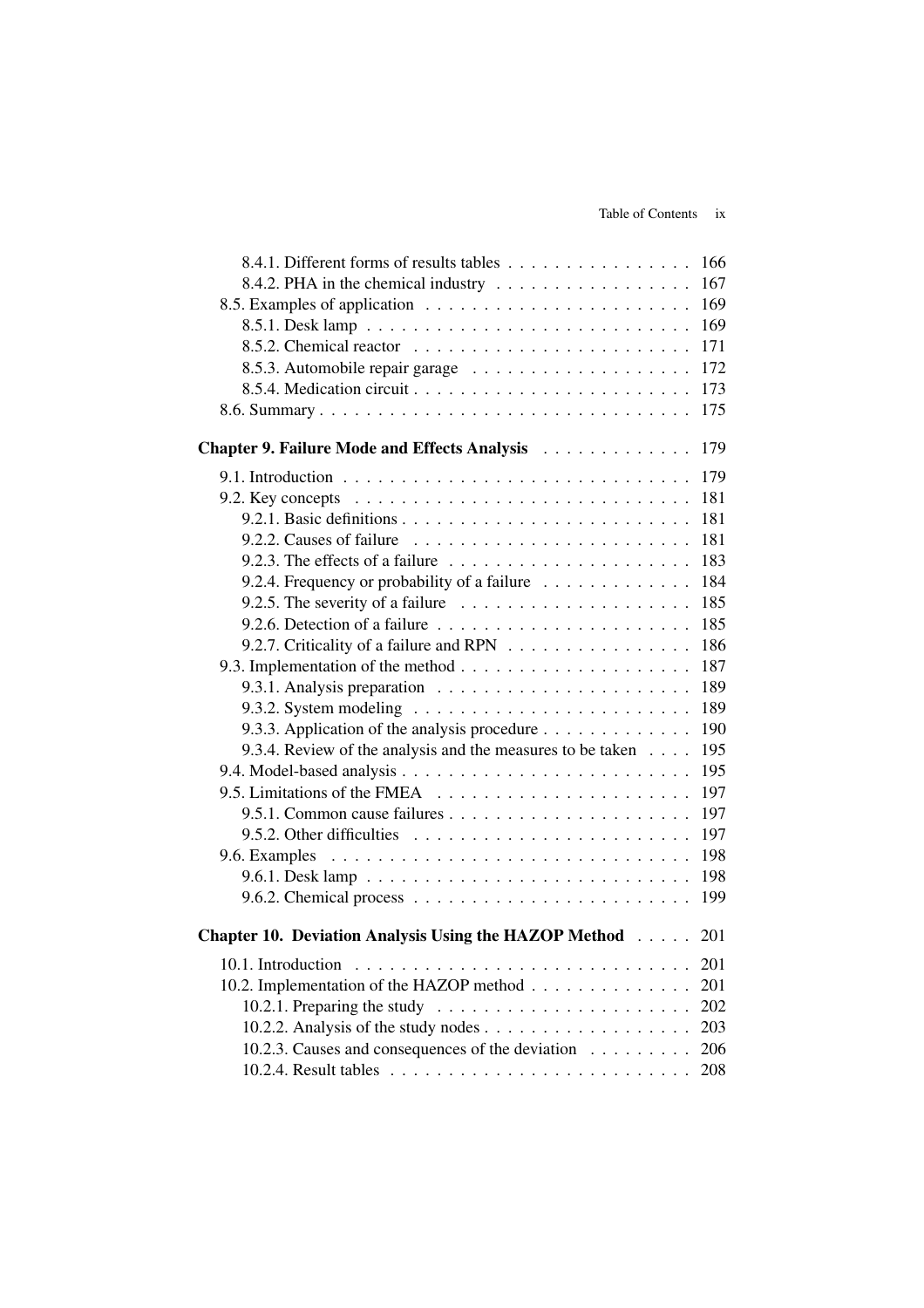|  | Risk Analysis |
|--|---------------|
|--|---------------|

| 10.3. Limits and connections with other methods                                               | 208 |
|-----------------------------------------------------------------------------------------------|-----|
|                                                                                               |     |
|                                                                                               | 210 |
| <b>Chapter 11. The Systemic and Organized Risk Analysis Method [154]</b>                      | 211 |
| 11.1. Introduction $\ldots \ldots \ldots \ldots \ldots \ldots \ldots \ldots \ldots$           | 211 |
|                                                                                               | 214 |
| 11.2.1. Modeling of the installation $\ldots \ldots \ldots \ldots \ldots$                     | 214 |
| 11.2.2. Identification of the hazard sources                                                  | 215 |
|                                                                                               | 220 |
| 11.2.4. Assessment of the severity of the scenarios 222                                       |     |
| 11.2.5. Negotiation of the objectives $\ldots \ldots \ldots \ldots \ldots \ldots$ 222         |     |
|                                                                                               |     |
| 11.3. Implementing part B $\ldots \ldots \ldots \ldots \ldots \ldots \ldots \ldots 224$       |     |
| 11.3.1. Identifying the possible dysfunction $\ldots \ldots \ldots \ldots$ 225                |     |
| 11.3.2. Building the fault tree $\ldots \ldots \ldots \ldots \ldots \ldots \ldots \ldots 225$ |     |
| 11.3.3. Negotiation of quantified objectives 226                                              |     |
|                                                                                               |     |
|                                                                                               |     |
|                                                                                               |     |
|                                                                                               |     |
|                                                                                               | 229 |
|                                                                                               | 230 |
|                                                                                               | 231 |
|                                                                                               | 231 |
| 12.3.2. Graphical representation of events and connections                                    | 232 |
|                                                                                               | 234 |
|                                                                                               | 237 |
| 12.5. Qualitative and quantitative analysis                                                   | 238 |
|                                                                                               | 239 |
|                                                                                               | 241 |
| 12.6. Connection with the reliability diagram                                                 | 242 |
|                                                                                               | 243 |
|                                                                                               | 244 |
|                                                                                               | 244 |
|                                                                                               |     |
|                                                                                               |     |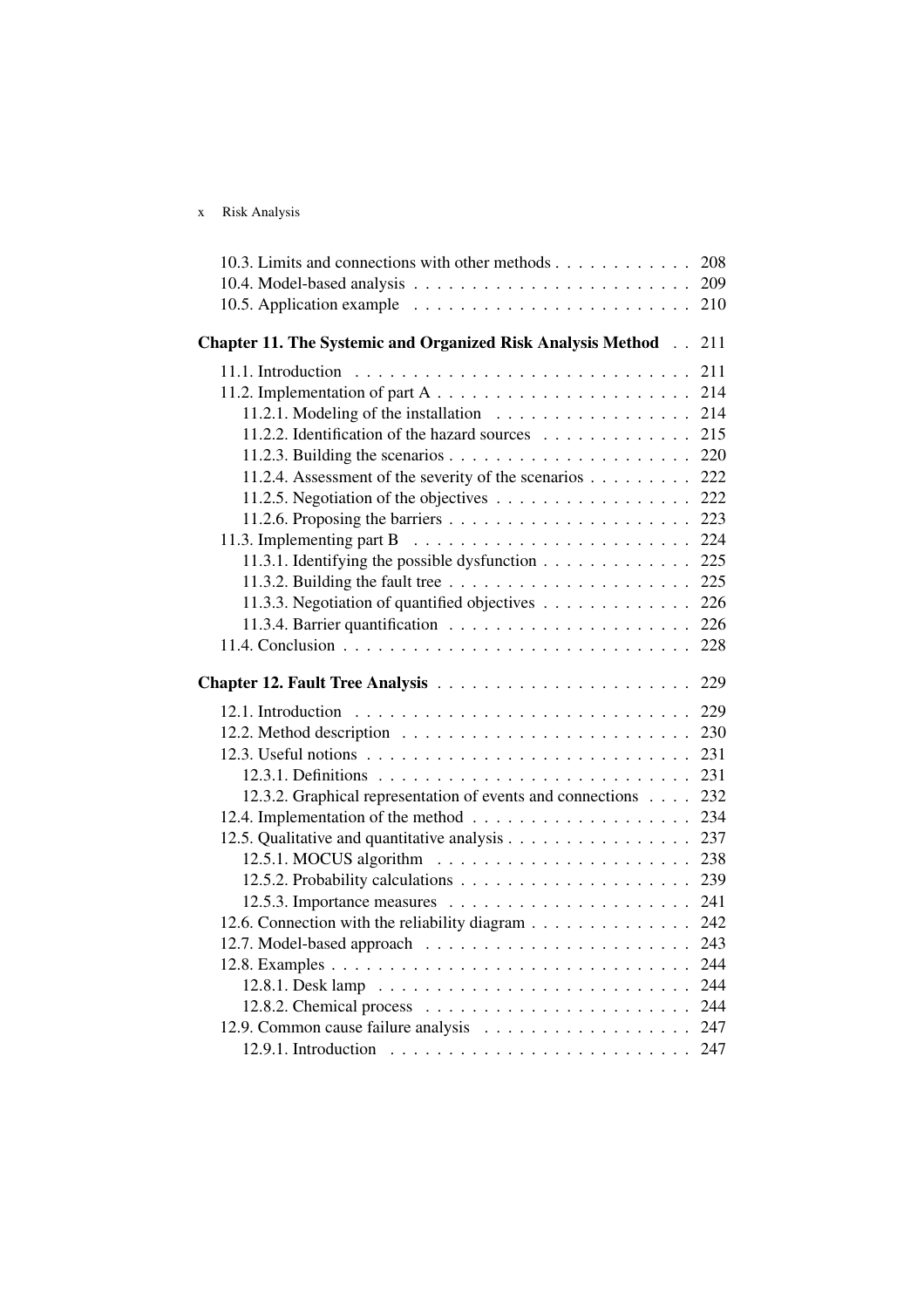| 12.9.2. Identification of common causes                                      | 248 |
|------------------------------------------------------------------------------|-----|
|                                                                              | 249 |
|                                                                              | 250 |
| Chapter 13. Event Tree and Bow-Tie Diagram Analysis                          | 253 |
|                                                                              | 253 |
|                                                                              | 253 |
| 13.1.2. Building the event tree $\ldots \ldots \ldots \ldots \ldots \ldots$  | 254 |
|                                                                              | 257 |
|                                                                              | 258 |
|                                                                              | 259 |
|                                                                              | 259 |
| 13.2.2. Assessment of the probability                                        | 261 |
|                                                                              | 262 |
|                                                                              |     |
| <b>Chapter 14. Human Reliability Analysis </b>                               | 263 |
|                                                                              | 263 |
| 14.1.1. Objectives and context $\ldots \ldots \ldots \ldots \ldots \ldots$   | 263 |
|                                                                              | 265 |
| 14.2. The stages of a probabilistic analysis of human reliability            | 267 |
|                                                                              | 269 |
| 14.3.1. Rasmussen's Skill - Rule - Knowledge (SRK)                           |     |
|                                                                              | 270 |
|                                                                              | 271 |
| 14.3.3. Errors of omission and commission                                    | 272 |
| 14.3.4. Pre-accidental and post-accidental errors                            | 273 |
| 14.3.5. Classification based on a cognitive model of the activity.           | 274 |
| 14.4. Analysis and quantification of human errors                            | 274 |
| 14.4.1. Performance influencing factors                                      | 274 |
|                                                                              | 277 |
|                                                                              | 278 |
|                                                                              |     |
|                                                                              | 282 |
|                                                                              | 288 |
|                                                                              | 291 |
|                                                                              |     |
| <b>Chapter 15. Barrier Analysis and Layer of Protection Analysis Fig. 4.</b> | 293 |
|                                                                              | 293 |
|                                                                              | 295 |